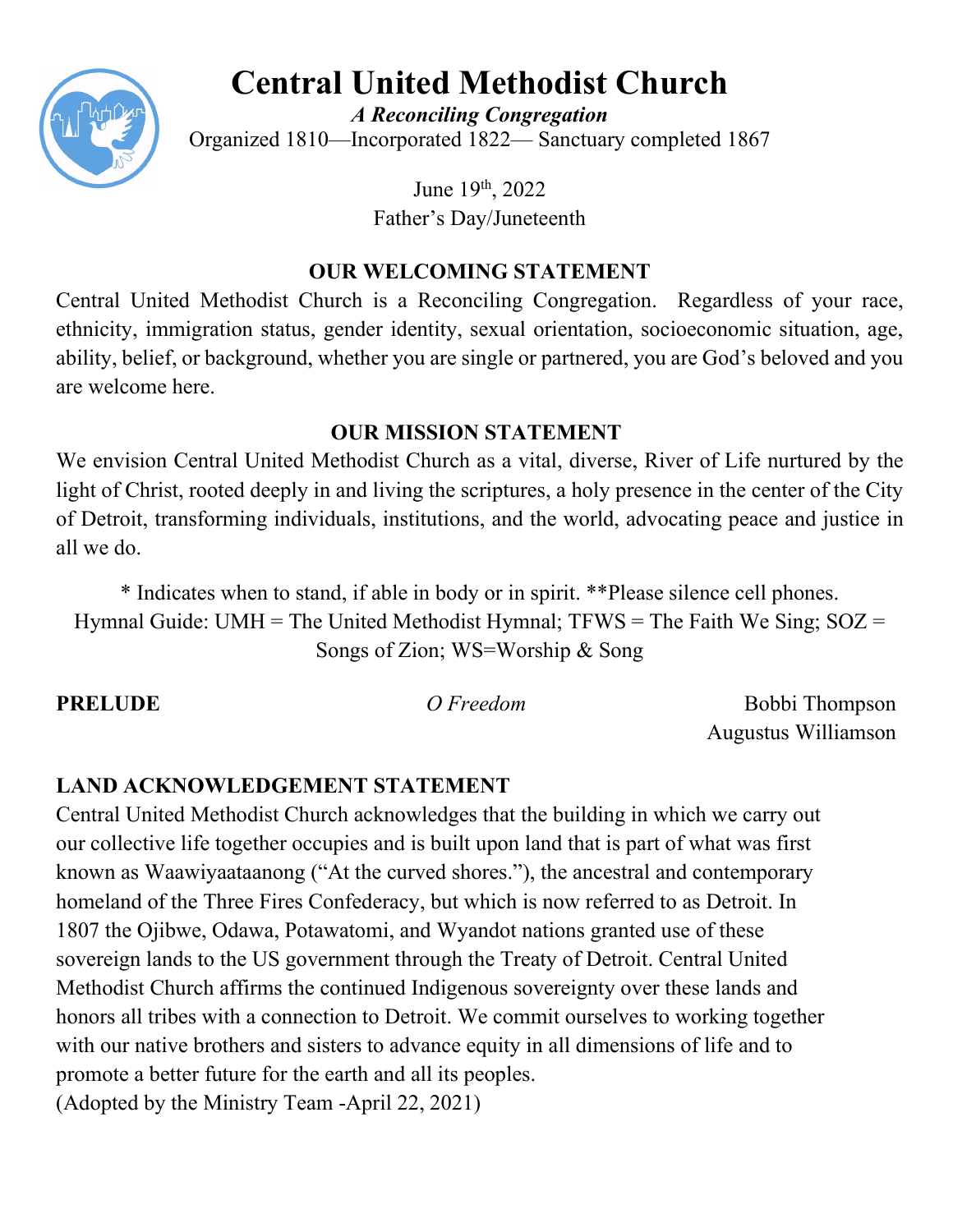# **ACTS OF PRAISE**

#### **\*CALL TO WORSHIP**

- ONE: Children of God: welcome!
- **ALL: Welcome to this place of love and grace.**
- ONE: Welcome to this place of hope and perseverance.
- **ALL: God invites all of us to be a part of the beloved community.**
- ONE: God invites all of us to share in the good news:
- **ALL: We are welcome, just as we are. We are loved, just as we are. In gratitude for all of this, let us worship God.**

### **\*OPENING HYMN** *We are Marching* TFWS #2235-b

- 1. We are marching in the light of God, we are marching in the light of God. We are marching in the light of God, we are marching in the light of God. We are marching, Oooo, we are marching in the light of God. We are marching, Oooo, we are marching in the light of God.
- 2. We are singing in the light of God, we are singing in the light of God. We are singing in the light of God, we are singing in the light of God. We are singing, Oooo, we are singing in the light of God. We are singing, Oooo, we are singing in the light of God.
- 3. Si-ya- hamb' e-kukha –neyn'kwen-khos', si-ya –hamb' e-ku-kha-nyen'kwen-khos Si-ya- hamb' e-kukha –neyn'kwen-khos', si-ya –hamb' e-ku-kha-nyen'kwen-khos. Si-ya-hamba, Ooo, Si-ya-hamb'e e-kukha-nyen' kwen-khos. (Zulu)

WORDS: South Africa; MUSIC: South Africa; © 1984 Utryck, used with permission of Walton Music Corp. CCLI2815228

# **ACTS OF SHARING**

#### **GREETING**

### **ANNOUNCEMENTS**

### **ANNUAL CONFERENCE REPORT** Marcus Dickson, Mollika Biernat

**CHILDREN'S TIME** Deaconness Anne Hillman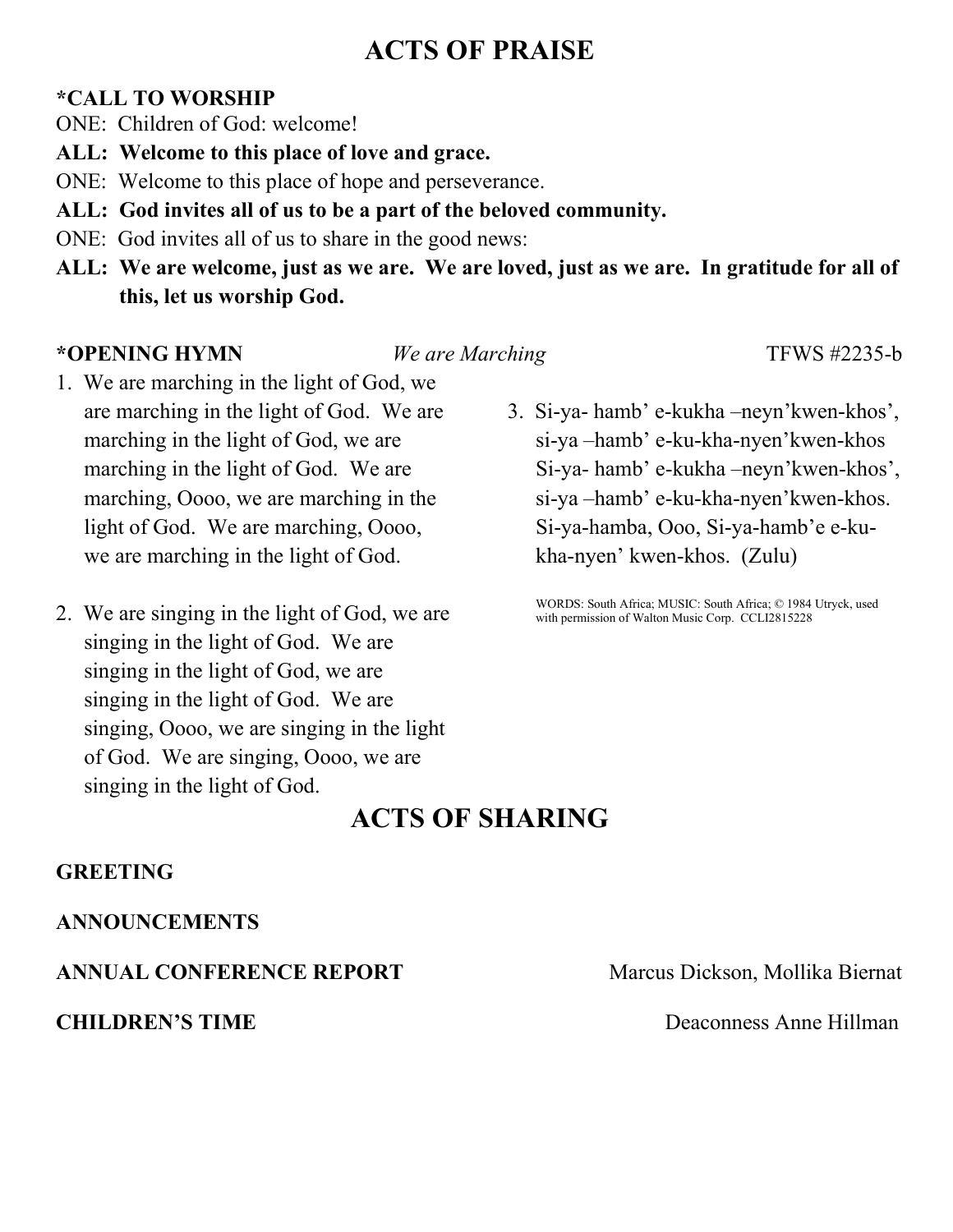## A CHRISTIAN AFFIRMATION OF JUNETEENTH Helen Monroe

ONE: As we commemorate freedom as African Americans, let us not forget the trials and tribulations faced by our ancestors forced into slavery for hundreds of years.

# **ALL: Thanks be to God for granting freedom and giving us victory through Jesus Christ.**

ONE: Let us continue to emphasize the importance of education and the advancement of the African American race.

# **ALL: Thanks be to God for granting freedom and giving us victory through Jesus Christ.**

ONE: God has granted us freedom, let us use it wisely, guard it carefully, and embrace it totally.

# **ALL: Thanks be to God for granting freedom and giving us victory through Jesus Christ.**

ONE: Allow this Juneteenth celebration to serve as a reminder of our tenacity, our ability to hold on to hope and to our God.

# **ALL: Thanks be to God for granting freedom and giving us victory through Jesus Christ.**

ONE: Let all people of all religions come together and acknowledge a period in our history that shaped and continues to negatively influence American Society.

# **ALL: Thanks be to God for granting freedom and giving us victory through Jesus Christ. We are more than conquerors through Jesus who loves us so.**

- ONE: Allow other ethnic groups to be sensitized to the conditions our ancestors endured and help them to understand why racism and bigotry cannot have the last word.
- **ALL: Thanks be to God for granting freedom and giving us victory through Jesus Christ. We are more than conquerors through Jesus who loves us so.**
- ONE: Let all African Americans continue to hope for a better tomorrow while remembering and rejoicing over our triumphant heritage.
- **ALL: We will not forget the "Middle Passage." We will continue to tell our ancestral story of bondage that gave way to freedom, both physically and spiritually. We shall forever strive to advance the kindom of God through liberation and excellence. Thanks be to God for granting freedom and giving us victory through Jesus Christ. We are more than conquerors through Jesus who loves us.**

(Written by Sharon Lavern Fuller)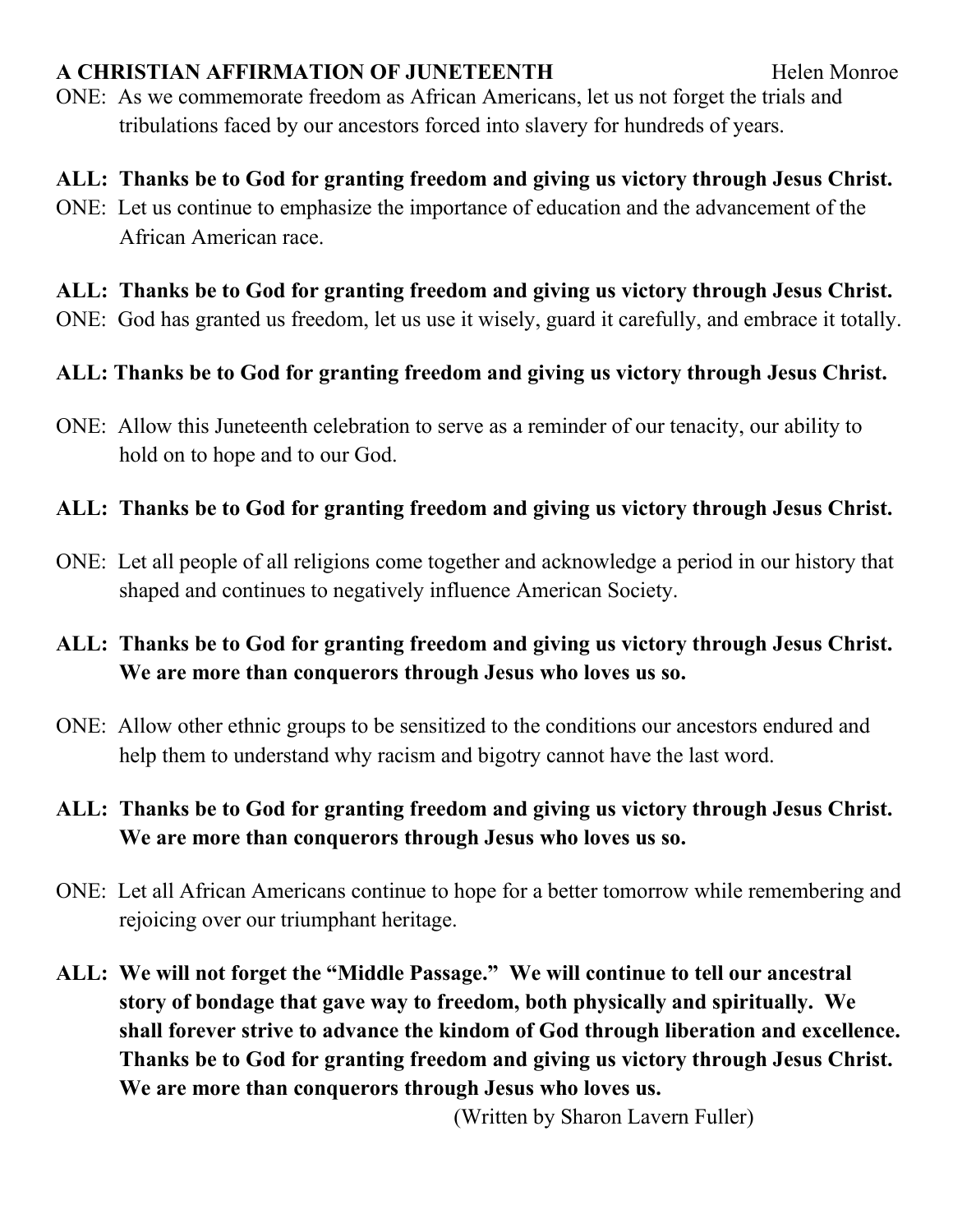## **INVITATION TO OFFERING**

Systems of Control are too big and greedy to care about the preciousness of each particular life. And so, we will care for each other all the more fiercely. Let us gather our offerings in reverence of the wonderful particularity of each living being and lift our hearts to the uniqueness of those who have gone before us.

## **OFFERTORY**

### **\*PRAYER OF DEDICATION**

**Living Christ, free our spirits of any kernel of revenge and cruelty. Direct us, instead, toward collective repair and right action. When we feel ourselves slipping into apathy and despair, place your hands on either side of our face and gaze upon us with your Connecting Love. Bless our offerings to our hard-earned hope toward everyday resurrection. Amen.**

# **SHARING OF JOYS AND CONCERNS**

# **PASTORAL PRAYER**

### **\*CENTERING HYMN** *Wade in the Water* TFWS #2107

- *Refrain*: Wade in the Water, wade in the water, children, wade in the water, God's a-gonna trouble the water.
- 1. See that host all dressed in white, God's a gonna trouble the water. The leader looks like the Israelite. God's a-gonna trouble the water*. (Refrain)*
- 2. See that band all dressed in red, God's agonna trouble the water. Looks like the band that Moses led. God's a-gonna trouble the water. *(Refrain)*

- 3. Look over yonder, what do I see? God's a-gonna trouble the water. The holy Ghost a-coming on me, God's a-gonna trouble the water. *(Refrain)*
- 4. If you don't believe I've been redeemed, God's a-gonna trouble the water. ust follow me down to Jordan's stream, God's a-gonna trouble the water. *(Refrain)*

Words: African American spiritual; MUSIC: African American spiritual; arr. by Carl Haywood; Arr. © 1992 Carl Haywood; CCLI2815228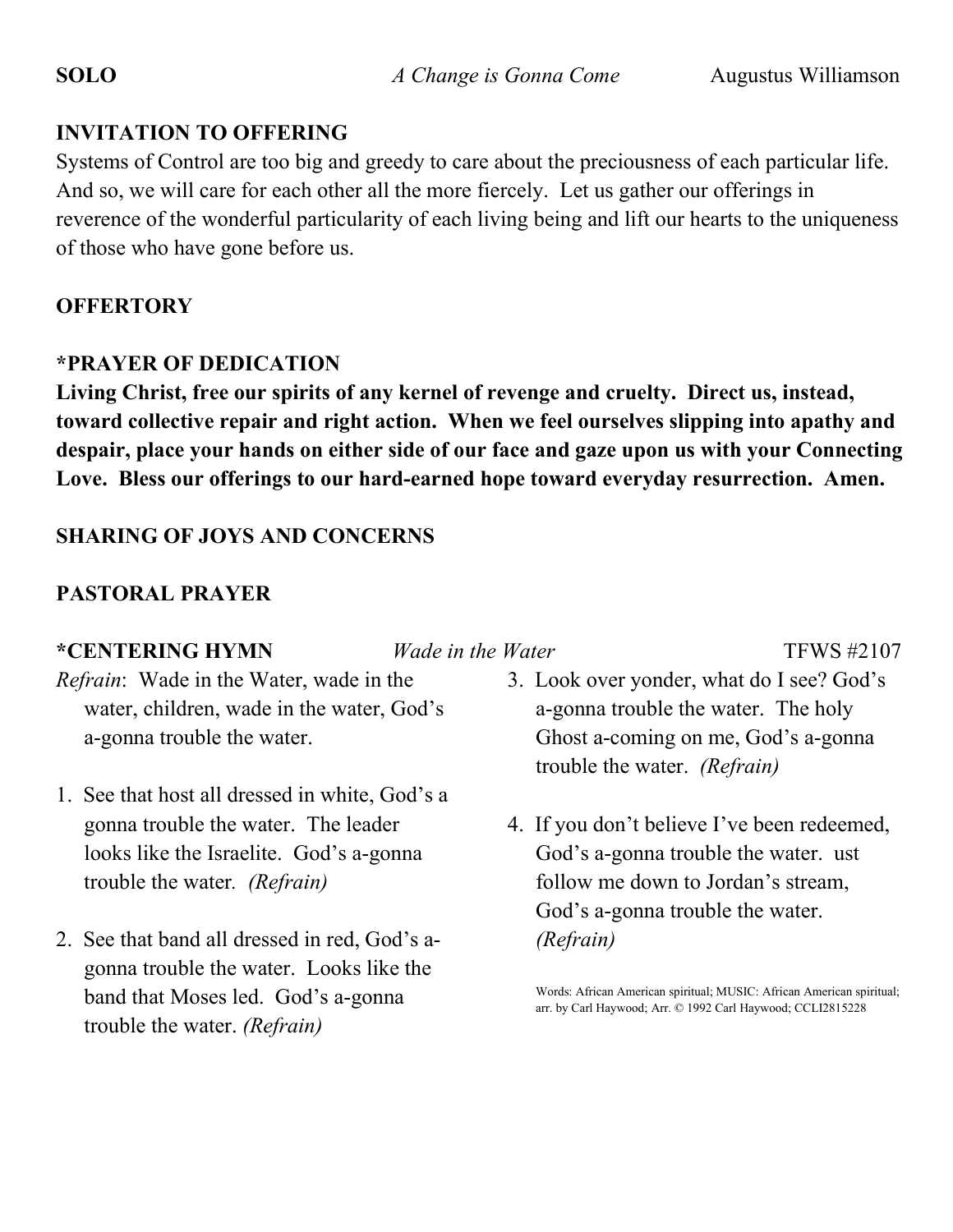Entering Jericho, Jesus passed through the city. There was a wealthy person there named Zacchaeus, the chief tax collector. Zacchaeus was trying to see who Jesus was, but he couldn't do so because of the crowd, since he was short.

 In order to see Jesus, Zacchaeus ran on ahead, then climbed a sycamore tree that was along the route. When Jesus came to the spot, he looked up and said, "Zacchaeus, hurry up and come down. I'm going to stay at your house today." Zacchaeus quickly climbed down and welcomed Jesus with delight.

 When everyone saw this, they began to grumble, "Jesus has gone to a sinner's house as aguest."

 Zacchaeus stood his ground and said to Jesus, "Here and now I give half my belongings to poor people. If I've defrauded anyone in the least, I'll pay them back fourfold."

 Jesus said to the tax collector, "Today salvation has come to this house, for this is what it means to be a descendant of Sarah and Abraham. The promised One has come to search out and save what was lost."

ONE: Hear what the Spirit is saying to the Church.

## **ALL: Thanks be to God!**

| <b>SOLO</b> |                                            | Make Them Hear You |  |                    | Augustus Williamson                                                                                                                 |  |
|-------------|--------------------------------------------|--------------------|--|--------------------|-------------------------------------------------------------------------------------------------------------------------------------|--|
|             | <b>MESSAGE</b>                             | Juneteenth         |  |                    | Rev. Dr. Jill Hardt Zundel                                                                                                          |  |
|             | <b>CLOSING HYMN</b>                        | Guide My Feet      |  |                    | <b>TFWS #2208</b>                                                                                                                   |  |
|             | 1. Guide my feet while I run this race.    |                    |  |                    |                                                                                                                                     |  |
|             | Guide my feet while I run this race.       |                    |  | 4. I'm your child  |                                                                                                                                     |  |
|             | Guide my feet while I run this race, for I |                    |  |                    |                                                                                                                                     |  |
|             | don't want to run this race in vain!       |                    |  | 5. Search my heart |                                                                                                                                     |  |
|             | 2. Hold my hand                            |                    |  | 6. Guide my feet   |                                                                                                                                     |  |
|             | 3. Stand by me                             |                    |  | CCLI2815228        | WORDS: African American spiritual; MUSIC: African American spiritual;<br>harm. by Wendell Whalum; Harm. © Estate of Wendell Whalum; |  |